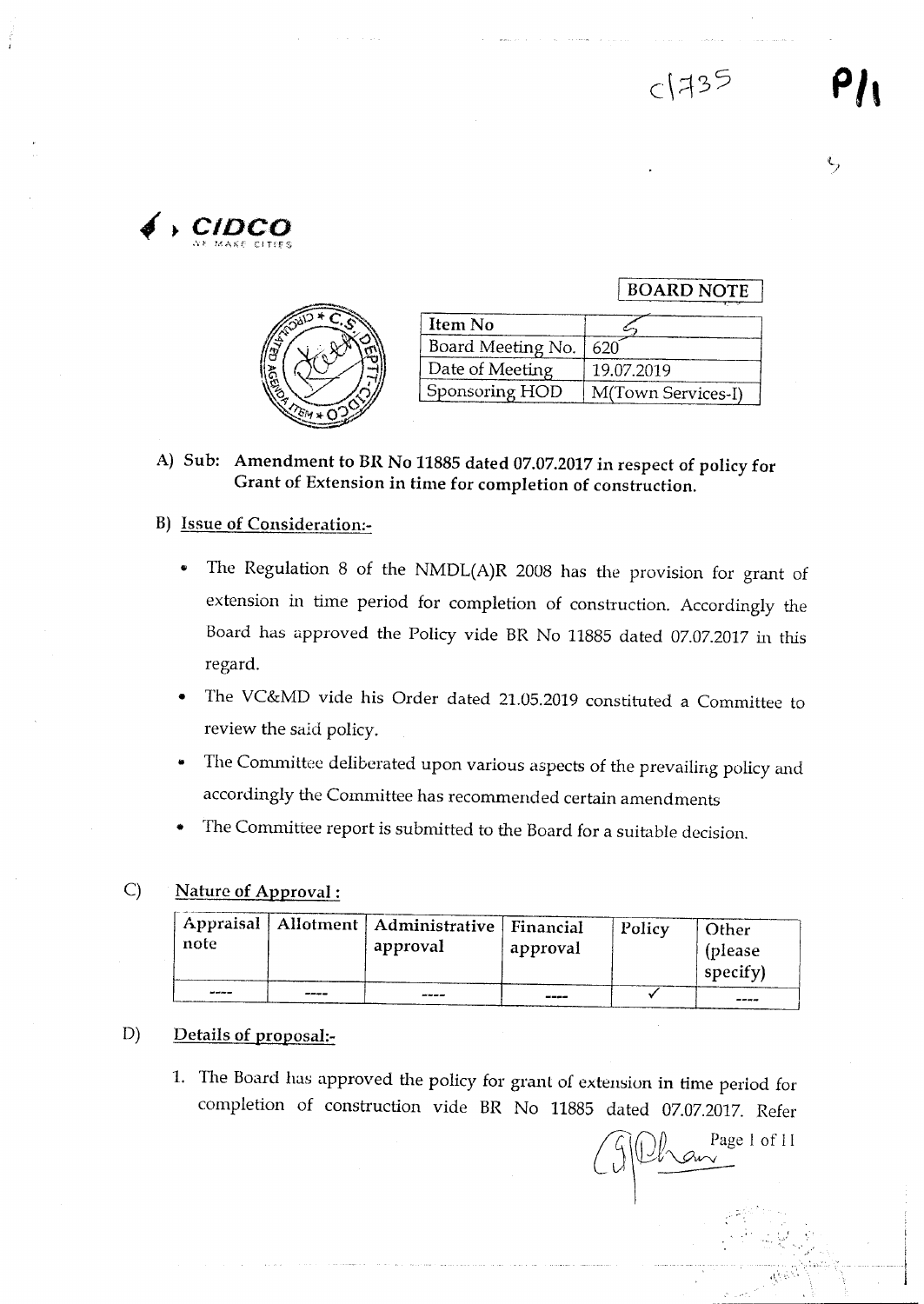*PJ~*

ANNEXURE-I. The proposals being received in Estate Department are being processed, since then, on the basis of the said policy. During the implementation of the said policy, it was felt that some improvements in the said policy need to be done. Further the Corporation has been receiving representations from many licensees stating that the present waiver of one

year on account of delay in obtaining mandatory clearance from various government authorities, especially MCZMA and Airport Authority is not commensurate with the actual time taken for grant of such approvals. Hence it was felt that a holistic view needs to be taken to review various provisions of the said policy and incorporate certain amendments/ modifications.

2. In view of the above, VC&MD vide his Order dated 21.05.2019 constituted a Committee to review the said policy. The Committee met on 10.06.2019 and again on 17.06.2019 and deliberated upon various aspects of the prevalent policy in its meeting and suggested various amendments, elaborated below, so as to bring more clarity and ease of implementation. The Committee Report is placed at ANNEXURE-II for kind perusal. Accordingly, the following issues are put forth for the consideration of the Board:

فترين

#### a. Amendment to para 13 (e). Acceptance of Architect's Completion Certificate instead of Occupancy Certificate as proof of completion.

The issue of cut off date for levy of additional lease premium for grant of Extension in Time, has been deliberated in detail in the past on many occasions. The Board has decided, vide BR 11750 dated 24.11.2016 (Refer ANNEXURE-III) which was reiterated in BR 11885 dated 07.07.2017, that the date of Occupancy Certificate shall be the cut off date for levy of ALP. As elaborated in these BRs, it was also decided to take cognizance of the Architect Completion certificate and accordingly as per the BR No 11885 a rebate of 25% in Additional Lease Premium is granted from the date of Architects Completion Certificate till the applicable date as considered for grant of time extension. Further the rebate of 50% is offered from the date of Architects Completion Certificate if refusal issued by Planning Authority on administrative grounds only.

However, it has been observed that in some cases, there is a huge time gap from the date of the Architect Completion Certificate to the date of refusal from the

Page 2 of 11

---\_.\_------\_.\_-------------------- .----.- .... \_-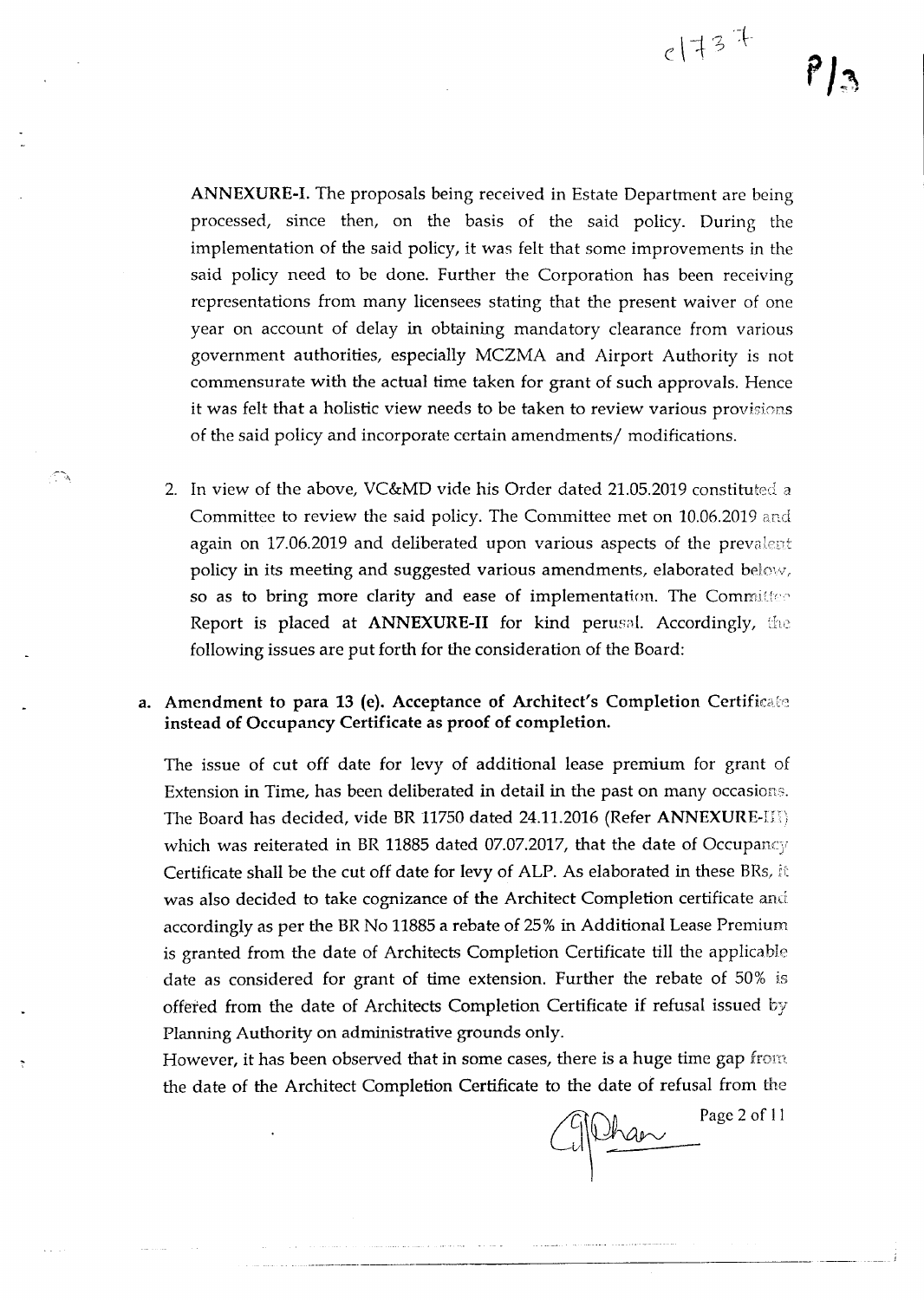Planning Authority. Thus it creates a doubt on the veracity of the said Architect's Completion Certificate, further there is no mechanism to check veracity of such Certificates issued in the distant past.

Hence, it is proposed to amend the clause 13 (e) of BR No 11885 as follows:

| Sr.<br>No.     | Scenario                                                                                                                                                                                                                                                                                                                                                                                          | Proposal                                                                                                                                                                                                                                                                                                                                                                                                                                                                                                                     |
|----------------|---------------------------------------------------------------------------------------------------------------------------------------------------------------------------------------------------------------------------------------------------------------------------------------------------------------------------------------------------------------------------------------------------|------------------------------------------------------------------------------------------------------------------------------------------------------------------------------------------------------------------------------------------------------------------------------------------------------------------------------------------------------------------------------------------------------------------------------------------------------------------------------------------------------------------------------|
| 1              | wherein<br>the<br>Legacy<br>cases<br>intending Lessee claims to have<br>completed the construction on the<br>basis<br>$\alpha$ f<br>the<br>Architect's<br>Completion Certificate but not<br>applied for OC to the Planning<br>Authority.                                                                                                                                                          | No rebate                                                                                                                                                                                                                                                                                                                                                                                                                                                                                                                    |
| $\overline{2}$ | wherein<br>the<br>Legacy<br>cases<br>intending lessee claims to have<br>completed the construction on the<br>basis of Architect's Completion<br>Certificate and applied for grant<br>of Occupancy Certificate but the<br>Planning Authority upon receipt<br>of application for OC has neither<br>granted the OC till date nor<br>communicated any reason for the<br>same to the intending lessee. | a) To offer a rebate of 25% of<br>Additional<br>applicable<br>Lease<br>Premium payable from the date of<br>Architect's<br>completion<br>such<br>Certificate till the applicable date as<br>considered for grant of No Dues<br>Certificate.<br>Provided<br>the<br>Licensee<br>has<br>for<br>the<br>application<br>submitted<br>Certificate<br>the<br>Occupancy<br>to<br>Authority<br>within<br>Planning<br>a<br>period of 3 months from the<br>completion date mentioned in the<br><b>Architect's Completion Certificate.</b> |
| 3              | wherein<br>the<br>Legacy<br>cases<br>intending Lessee claims to have<br>completed the construction on the<br>basis of Architect's Completion<br>Certificate and applied for grant<br>of Occupancy Certificate but<br>request for OC was refused by the<br>Planning Authority                                                                                                                      | a) To offer a rebate of 50% of<br>applicable<br>Additional<br>Lease<br>Premium payable from the date of<br>such<br>Architect's<br>completion<br>Certificate till the applicable date as<br>considered for grant of No Dues<br>Certificate, in case their request for<br>grant of OC has been refused for<br>administrative reasons.<br>Provided<br>the<br>Licensee<br>has<br>submitted the<br>application<br>for                                                                                                             |

Page 3 of II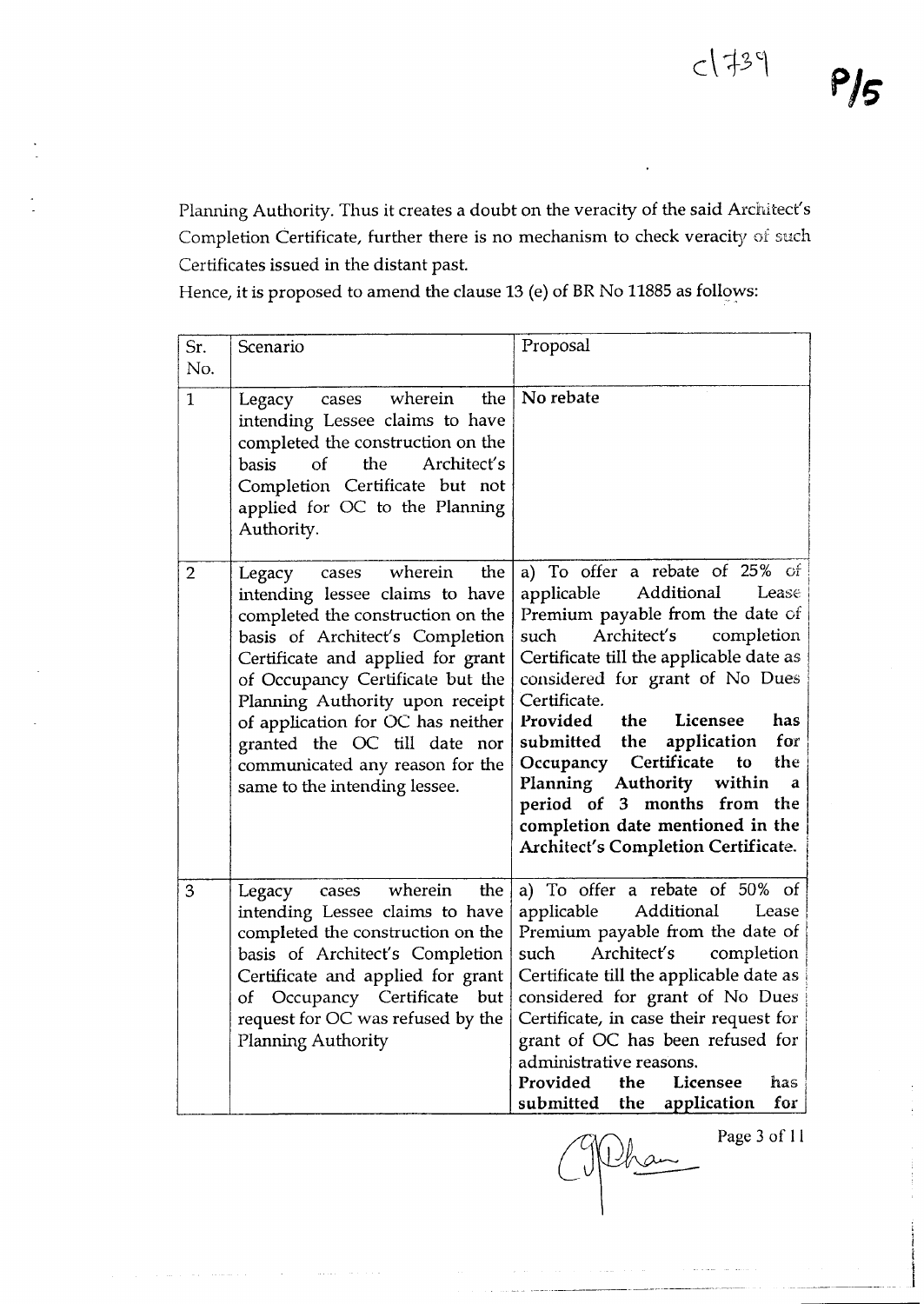|                |                                                                                                                                                                                                                                                                                       | Occupancy Certificate to the<br>Planning Authority within a<br>period of 3 months from the<br>completion date mentioned in the<br><b>Architect's Completion Certificate.</b><br>b) Where the refusal issued by the<br>Planning Authority is for technical<br>reasons elaborated above which<br>pertains to actual construction on<br>ground, no rebate/ concession shall<br>be granted to the intending Lessee. |
|----------------|---------------------------------------------------------------------------------------------------------------------------------------------------------------------------------------------------------------------------------------------------------------------------------------|-----------------------------------------------------------------------------------------------------------------------------------------------------------------------------------------------------------------------------------------------------------------------------------------------------------------------------------------------------------------------------------------------------------------|
| $\overline{4}$ | Present day cases wherein the<br>intending lessee claims to have<br>completed the construction and<br>approached the Corporation for<br>grant of No Dues Certificate for<br>procuring OC, by duly submitting<br>the Completion Certificate issued<br>by the Architect of the project. | The addl. Premium shall<br>be<br>calculated considering the date of<br>Architect Completion Certificate as<br>the cutoff date                                                                                                                                                                                                                                                                                   |

Note:

- In case of Sr. no 2 and 3 it will be mandatory for the intending lessee to obtain OC within 06 (Six) months from the date of issue of such 'No Dues Certificate' failing which the addl. premium at full rate shall be charged retrospectively till the date of grant of OC in such cases.
- In case of Sr. No. 4, it will be mandatory for the intending lessee to obtain OC within 06 (Six) months from the date of issue of such 'No Dues Certificate' failing which the addl. Lease premium at full rate shall be charged retrospectively as per case 1, 2 and 3 as applicable.
- In case of Sr. No. 4, if the OC is refused due to deviation in the Architects Completion Certificate with respect to completion of construction on ground, . then the concerned Architect will be blacklisted by the Corporation and this will be communicated suitably to the Council of Architects by the Building Permission Department of the Corporation. This clause shall *be* specifically mentioned in the NOC to be issued in respect of case 4 above.

Malan

Page 4 of 11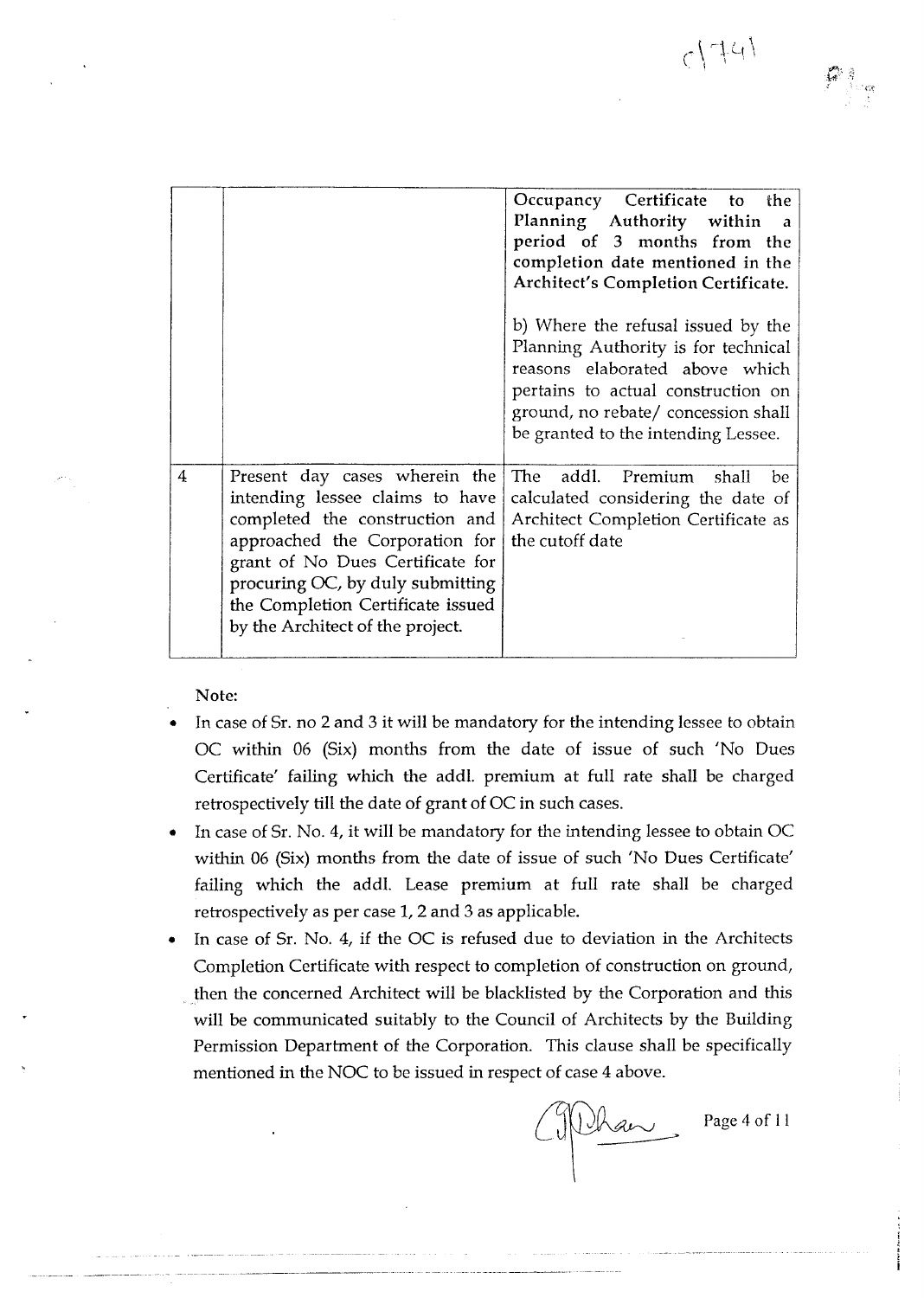It has been observed that due to inadvertent typographical error, the meaning being derived from the first paragraph of the said para is not consistent with the spirit of the said para. Hence, the following modification is proposed:

*"For Delay in approvals from Statutory Gouemment Agencies, namely CZMA and MPCB, Airport Authority, Railways, etc, as per prevailing policy vide* B1<. *No. 11402 dated 20/7/2015 in respect of waiver as per Para No.7 (d) of Resolution no. 11175 dated 19/8/2014, reasonable period for getting any approval from any Government. authority is taken as six months period and he will get waiver of Additional Lease Premium only for the period arrived at after deducting reasonable period of* 6 *months provided he has adequate proof to show that he has NOT violated due procedure and applied well within time in the prescribed manner and issued with diligence."*

### c. Amendment to para 13(f)(1). *For Delay in approvals from Statutory Government Agencies namely CZMA, MPCB, Airport Authority, Railways etc.*

The issue of grant of waiver to the Licensee for delay in obtaining the statutory Government clearances has been discussed in details in the past and the same has been part of the BR No 11175 dated 19.08.2014 (Refer ANNEXURE -IV) and also part of the BR No 11885 dated 07.07.2017. The Board vide BR No 11885 dated 07.07.2017 has recommended maximum 1 year waiver. Refer para  $13(f)(1)$  of ANNEXURE-I

In case of WP No 3632 of 2016, in respect of plot no  $75 \& 76$ , sector 15, CBD Belapur, regarding delay in obtaining CRZ approvals, the Hon'ble High Court has directed CIDCO to grant 37 months to the petitioner for completion of construction on the subject plots from the date of communication of grant of clearance by MCZMA without charging Additional Lease premium. Refer ANNEXURE-V. Moreover, it is observed that in majority of the cases where time extension is being sought due to delay in obtaining MCZMA approval, invariably the time taken by the Competent Authority for granting the approval is much more than 1 year.

Michan

Page 5 of 11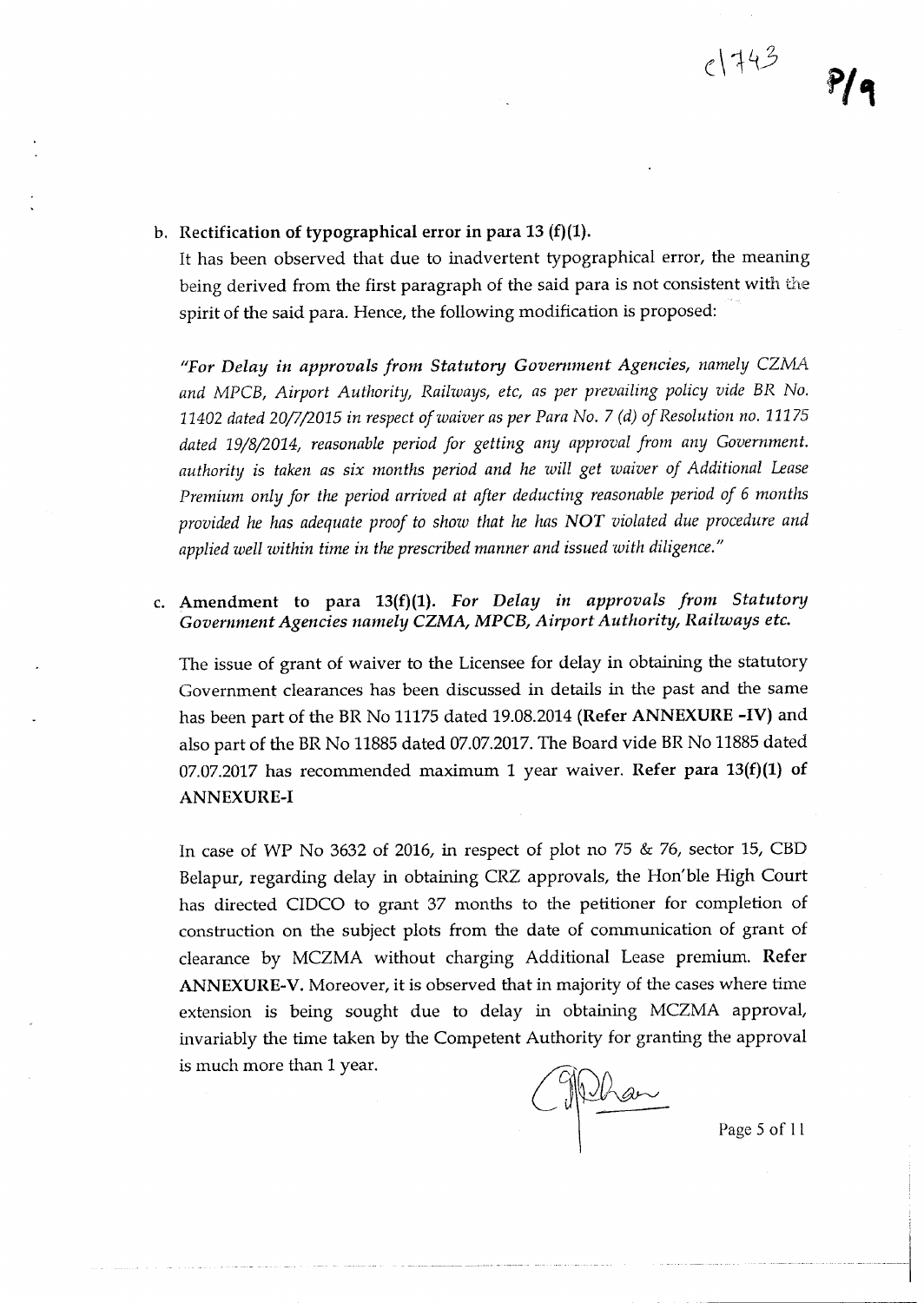Further, to cite another specific instance, in case of Parsik Hills Belapur, the Airport Authority is refusing the mandatory clearance. As a result, some Licensees are unable to procure commencement certificate from the NMMC. Further, those licensees, who have obtained the CC earlier and completed the construction, are unable to obtain the Occupancy Certificate from the NMMC, for the same reason. Such Licensees are unable to obtain the CC $/$  OC for reasons beyond their controL

Considering the above aspects and after thorough discussion, the Committee recommended that for cases within the purview of clause 13 (f) (1), the waiver in Additional Lease Premium shall be granted for a maximum period of 3 years provided that the delay has occurred due to the delay in processing the request of the Licensee by the respective Competent Authority. For any delay beyond  $\delta$ years, the proposal may be submitted to VC & MD for taking a suitable decision for granting waiver for a period more than 3 years based on the merits of the case, provided that licensee is able to demonstrate the effective steps taken by him to obtain the permission from the Competent Authority.

### d. Amendment in clause 13 (f) (2). Delay due to Inquiry/ Audit/ Court cases

Regarding clause 13(f) 2, it is felt necessary to clarify that if the delay has occurred due to litigation wherein either CIDCO was not made a party or the delay has not occurred due to reasons attributable to CIDCO, then the licensee shall not be granted any waiver of ALP on account of the same. The clause  $13(f)$  3 of BR 11885 shall remain unchanged.

#### e. Amendment to para  $13(g)$ . Delay in processing applications received for extension in time by the Estate Dept.

The Board vide BR No 11885 dated 07.07.2017 Para 13  $(g)$  - reads as under:

*"The* Committee *deliberated this issue and it was of the opinion that a period of 90 days is the <reasonabletime period required to process the application. Any additional required beyond this period shall not be consideredfor calculation of the Additional Lease Premium for extension in time, provided there are no breaches committed by the licensee of* the conditions of the Agreement to Lease. The Jt. MD shall be authorized to approve  $each$  *case on merits."* 

glihan

Page 6 of 11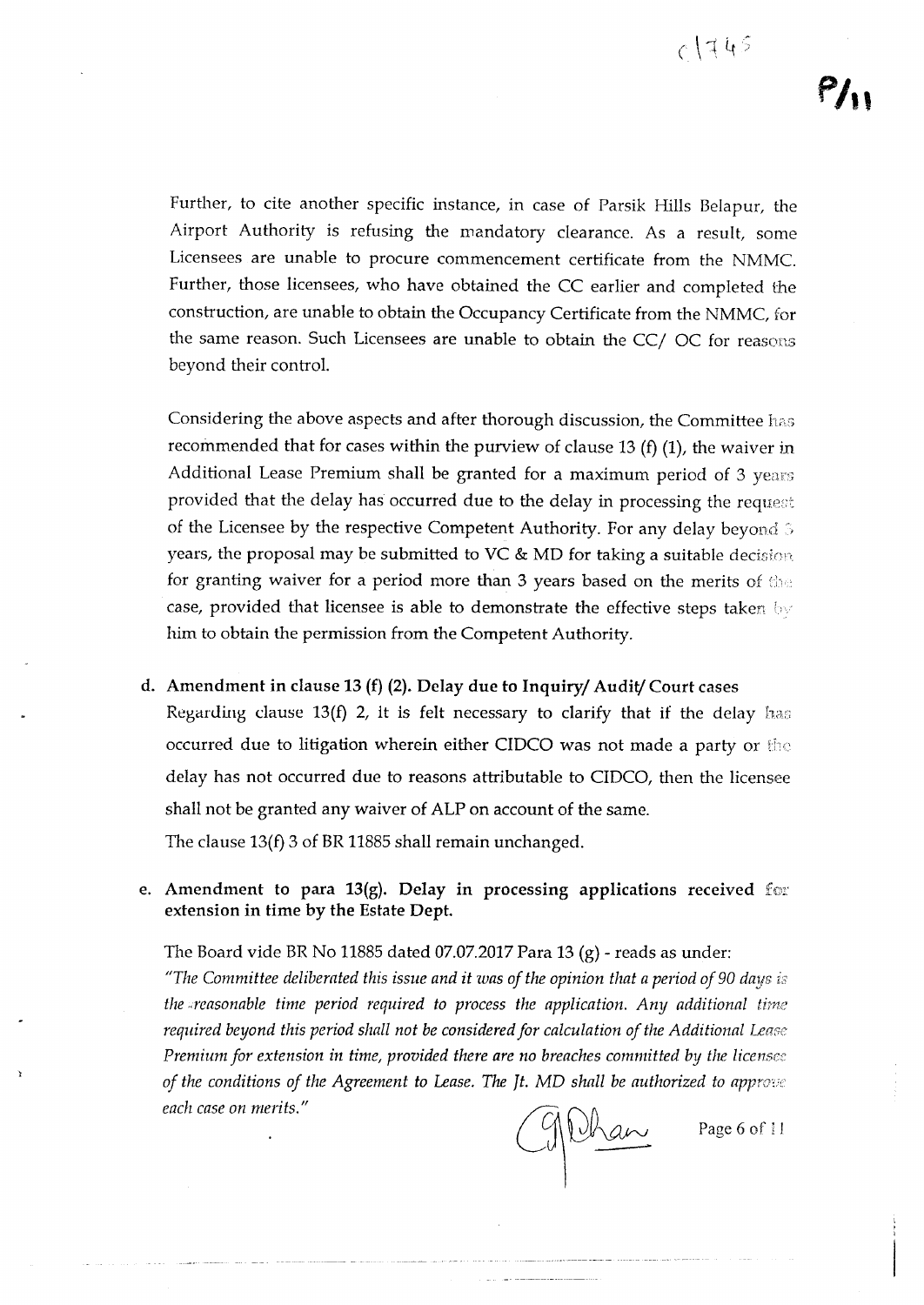$c1447$ 

It was observed that some Licensees, on the basis of mere submission of application in the distant past, are demanding that in cases where the Corporation has not taken a decision regarding extension in time within 90 days and/ or not communicated to the Licensee in the past, then such cases should be granted waiver under this para. However, it is difficult to ascertain the reason for delay in processing such cases, especially when the licensee himself has been  $\text{law}$ in following up with the Corporation for obtaining the necessary time extension permission. This will ultimately result in loss of revenue to the Corporation and thus, may attract audit queries. Hence, it is necessary to clarify that the said clause shall only be applicable prospectively and the benefit of this para shall not be granted in cases wherein the licensee has submitted the time extension application prior to the said Board Resolution No. 11885 ie. prior to 07.07.2017. Further, to curb misuse of this provision, it is proposed to restrict such waiver for a period of not more than 180 days beyond the reasonable time period of 90 days (for processing the request) from the date of submission of application. It is proposed to provide clarity to this para by amending it as follows -

*"The Committee deliberated this issue and it was of the opinion that a period of 90 days* is *the reasonable time period required to process the application. Any additional time required beyond this period, shall not be considered for calculation of the Additional Lease Premium for extension in time, provided there are no breaches committed by the licensee of the conditions of the Agreement to Lease. This policy shall come in force prospectively and will not be applicable to caseswherein application for extension in time was made to the Corporationon a date prior to 07.07.2017. Further the maximum waiver under this clause shall be restricted to 180 days. The Jt.* MD *shall be authorized to take appropriate decision in each case on merits. /I*

#### f. Interpretation of waiver granted under the **BR** No 11885 dated 07.07.2017 in respect of applicability of multiplying factor after end of waiver period.

In one of the cases of City Builders Nerul, wherein the Govt. had granted waiver of 7 years due to attachment of plot by Income Tax Dept., there was a difference of interpretation in respect of calculation of Additional Lease Premium extension in time in respect of applicability of multiplying factor after end of Page 7 of II

Whan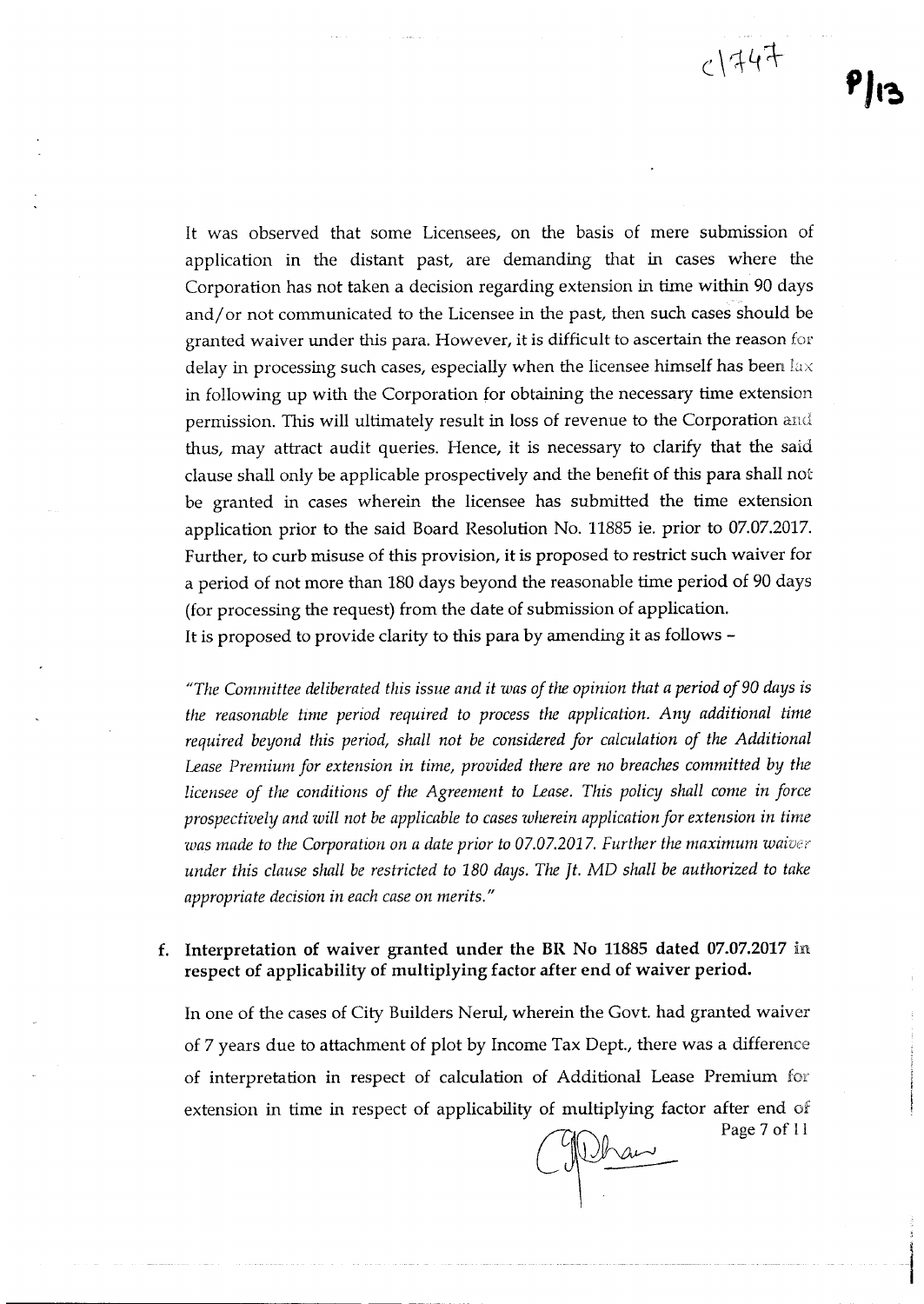waiver period. The BR No 11885 is silent on whether the multiplying factor after a period of waiver should be considered as the next applicable factor, For example if a waiver is granted from 3<sup>rd</sup> year to 10<sup>th</sup> year, then the issue to be decided was whether the slab for calculation of ALP for 11th year should be 15% i.e. for the third year of extension or it should be the applicable factor for  $11<sup>th</sup>$ year, i.e. 95%.

In this matter, a committee comprising [t, MD-II, CAO, M(TS-1) and Sr. Law Officer had detailed deliberations, after which it was decided that the underlying principle of granting waiver is that the ALP for the said period of waiver should not be charged. In case the multiplying factor is taken corresponding to the applicable year then due to the increased multiplying factor, the effect of the waiver gets diluted which is against the spirit of the Board Resolution.

Accordingly the ALP was calculated and communicated to the Government after due approval of MD. At the time of granting approval in this matter, MD had directed that since this interpretation has financial implications, this decision should be submitted to the Board of Directors for appraisal subsequently

The Committee agreed with the decision taken in the matter of City Builders and recommended that in case waiver of ALP is granted for a particular intervening period, then for calculation of ALP the next applicable slab shall be considered, as if that period was not in existence.

### g. Amendment in clause 13 (d). ALP in case of plots where the Licensee cannot consume entire FSI due to GDCR/ LPDP/ Agreement provisions.

In case of plots allotted for Petrol Pump use, the same are being allotted to Government sector Oil companies such as HPCL/ IOC/ BPCL etc. which have been granted the concession of nominal rate of 3% for calculation of the Additional Lease Premium towards extension in time. Further the BR 11885 resolved to calculate the ALP on the basis of the Lease Premium paid and not on the prevailing Base Price as per earlier policy. Additionally the licensee is also

Page 8 of 11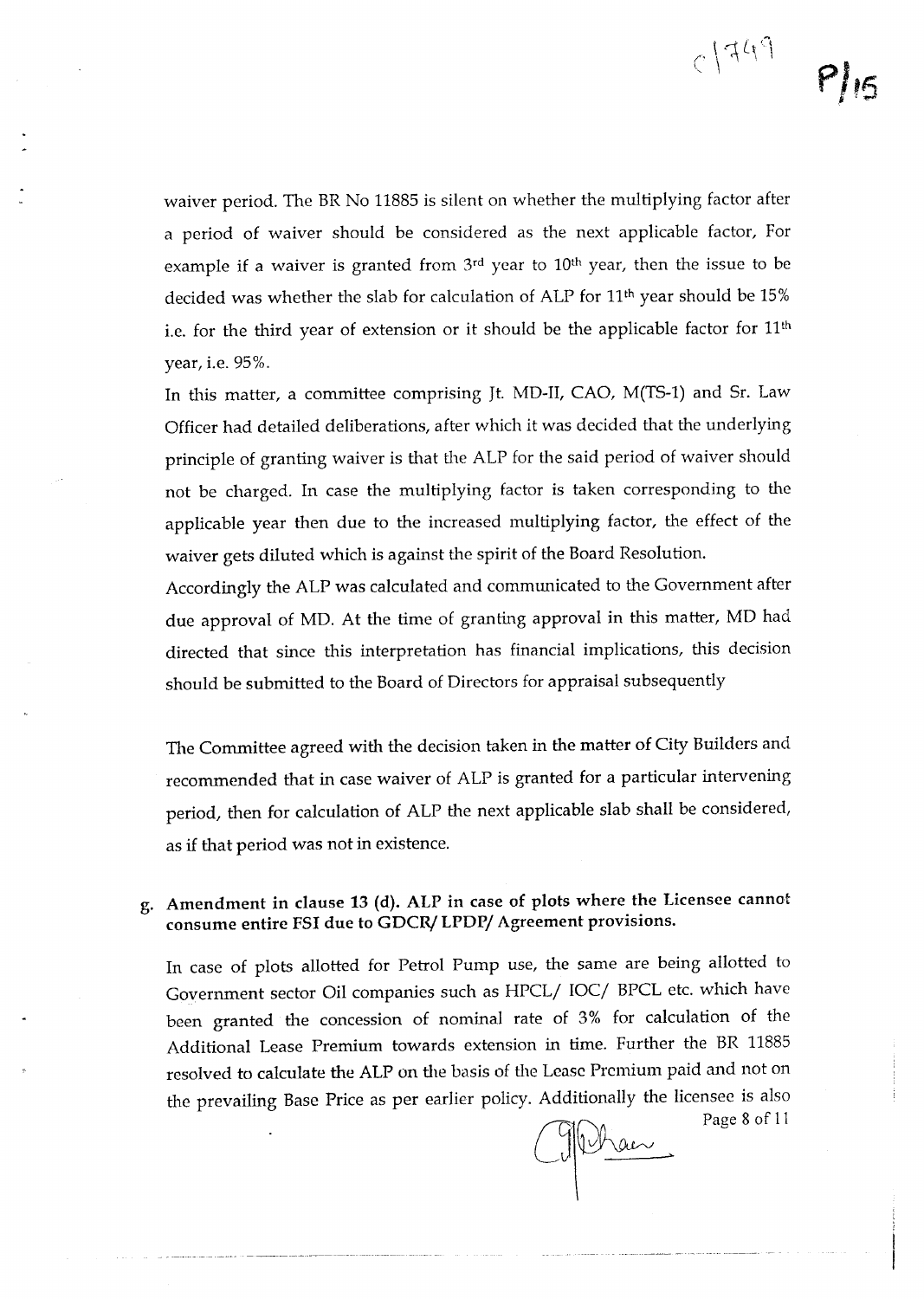deriving the benefit of levy of Additional Lease Premium only on proportionate permissible built up area as well. Considering these facts, the Committee has recommended that in case of petrol pump plots, the total Lease Premium paid at the time of Agreement shall be considered for calculation of the Additional Lease Premium for extension in time and not the on proportionate lease premium calculated on the basis of permissible built up area.

## h. Amendment to column *14'* of Table 'E'. Inclusion of category pertaining to Plots with area upto & including 40 sqm.

In order to simplify the calculation of additional Lease Premium, the Committee recommended that multiple categories for levy of Additional Lease Premium for grant of time extension shall be reduced. Accordingly only 4 categories were retained in BR 11885. However, it was later realized that the category of Plots with area upto & including 40 sqm need special consideration, being plots allotted to EWS category (which was earlier a separate category - Refer Table '0' of BR 11885 Annexure I). However, this was inadvertently left out in the previous Committee's recommendations and thus did not appear in the Table 'E' of BR 11885. The issue was deliberated in the present committee meeting and it was decided to include this category in column '4' of Table *'E'* of BR 11885, for the plots with area up to and including 40 sqm. Thus, revised heading for column '4' of the said table shall read as "Religious plots as defined in Regulation 4 (iii) (b) of NMDL(A)R, 2008 and for plots having area upto  $&$ including 40 sqm"

### i. Clarification regarding Anmesty Scheme

The Board accepted the recommendations of the Committee vide para 13 (i) of BR 11885 and accordingly, the Corporation has implemented an Amnesty Scheme for cases wherein the Licensee has not obtained CC nor commenced the development, even after 16 years from the date of Agreement to Lease. The Scheme was advertised on 16.02.2019 and duration of the scheme is 6 months. 'The Corporation is receiving applications from the licensees intending to avail the benefit of the scheme. However, while processing different applications received, it is felt that there is a need to clarify certain administrative aspects of the scheme in order to ensure more clarity. The issues are listed as under:

Tilhan

Page 9 of 11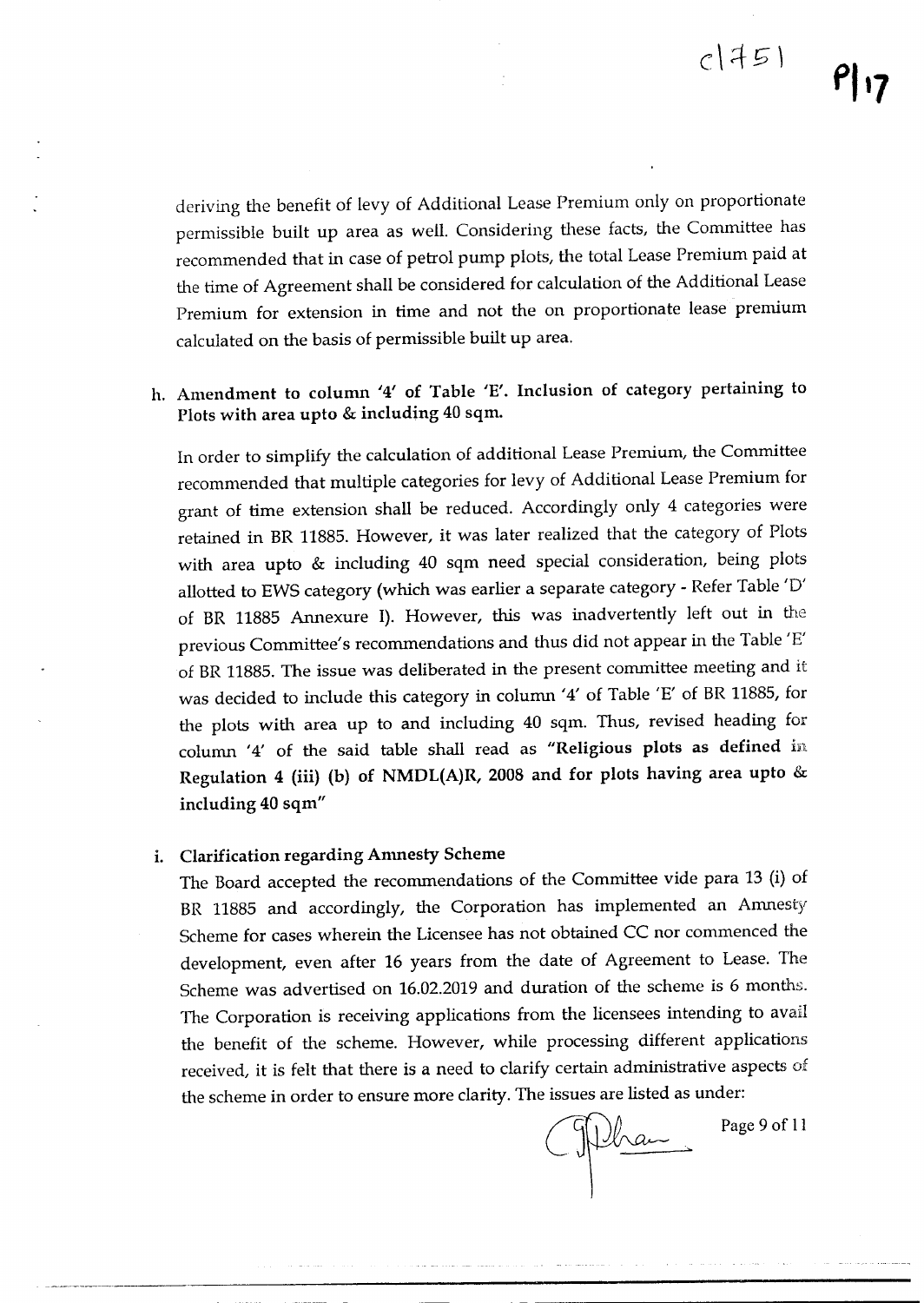1. The Amnesty Scheme is only applicable for cases where, even after  $\mathbb{I}5$ years after the date of Agreement to Lease (including the initial 4 years construction period), the licensee has not commenced the development and/or not obtained development permission from the concerned Planning Authority or the development permission obtained has lapsed as per the provisions of MR & TP Act, 1966 or the respective GDCR.

- 2. In cases where the licensee has obtained development permission which in valid as on date, and the construction is in progress, such cases will be processed as regular applications for grant of time extension as per the prevailing policy of the Corporation and not under Amnesty Scheme. The such cases of ongoing construction, it is clarified that for the period beyond that specified in Table-'E' of BR 11885, Additional Lease Premisses shall be levied with maximum % envisaged in the table for the respectively category, for all subsequent years covered under the proposed the extension.
- 3. All cases under Amnesty Scheme shall be processed as per prevailing Delegation of Powers. However, in respect of plots allotted for essential city level facilities like social facility/ health/ hotel plots, the proposale under Amnesty Scheme shall be submitted to VC & MD for consideratior *<sup>r</sup>* irrespective of the size of the plot.
- 4. If the licensee does not avail the benefits of this Amnesty scheme, within the stipulated time, then in such cases, the Corporation shall resume the plot as per the provisions of the Agreement to Lease and NBDLR 1978/ NMDLR 2008, as the case may be.

#### Proposal:

The Committee report is hereby submitted to the Board seeking suitable directives.

\_\_\_\_\_\_\_\_\_\_\_\_\_\_\_\_\_\_\_\_\_\_\_\_\_\_\_\_\_\_ •.'~..\_\_"\_~c~.== \_

- D) Financial Implication: As per recommendations.
- E) Legal Requirements/lmplications/Provisions: Nil
- F) Date of Approval of the Agenda Note by the VC & MD: 12.07.2019

Michael

Page 10 of il

 $c$  |  $153$ 

 $\mathbb{Z}$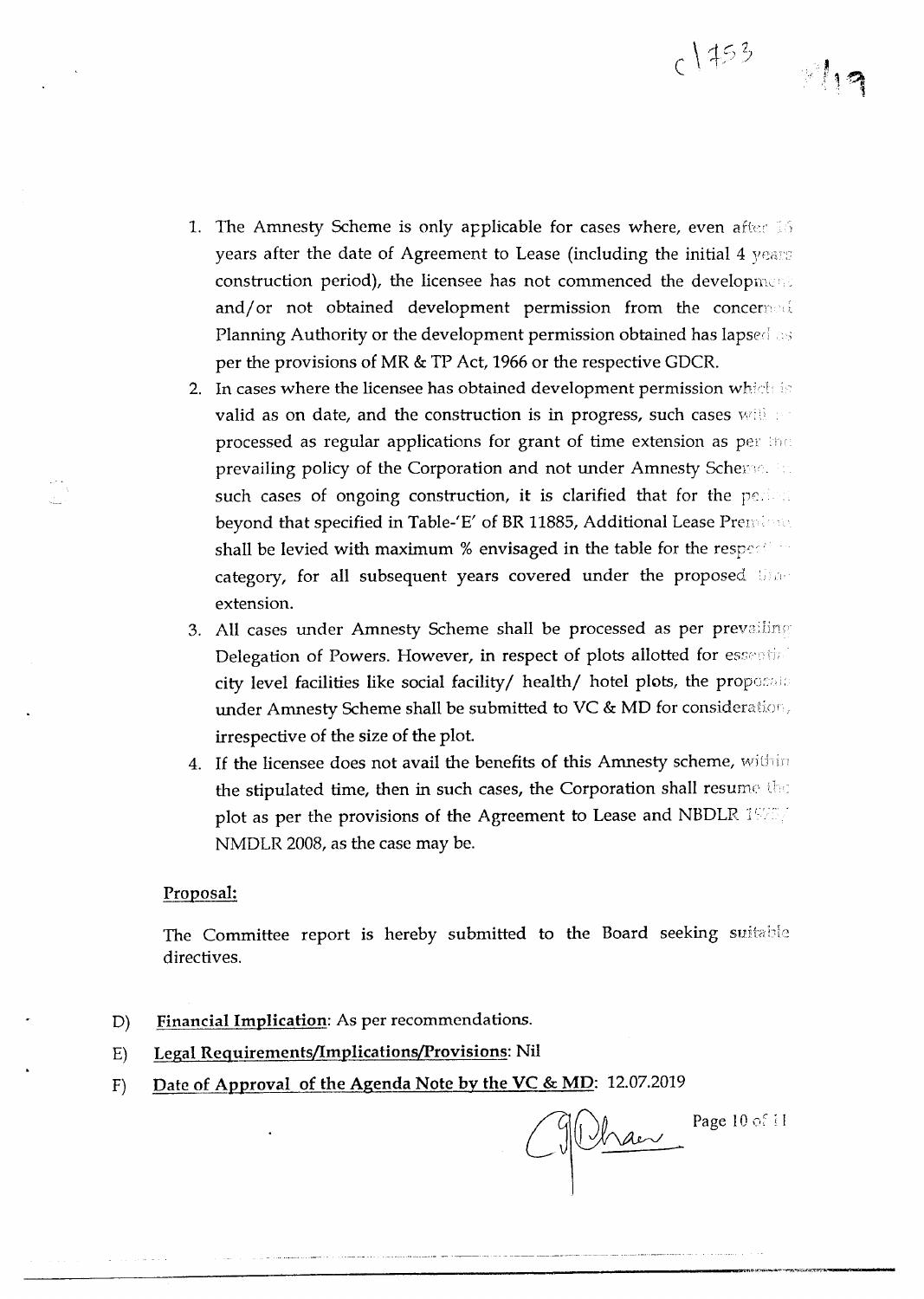- G) Whether continuation of Deferred item/or Fresh Item: Fresh item.
- H) Whether to provide the Board Note and Board resolution under RTI Act, 2005 -Yes

#### DRAFT RESOLUTION:

"RESOLVED THAT the Board do and hereby approve the amendment to the BR No 11885 dated 07.07.2019 as proposed in para D. 2 of the Board Note".

implement the above Resolution". "RESOLVED FURTHER THAT VC&MD/ JMD / MTS are hereby authorized to

Initiated by :

フェロー

**Signature** 

. ( Main

Name : Faiyaz Khan Designation: Manager (Town Services-1)

-..------~------------------------\_\_\_j



Page 11 of 11

*P/Z1*

 $C1455$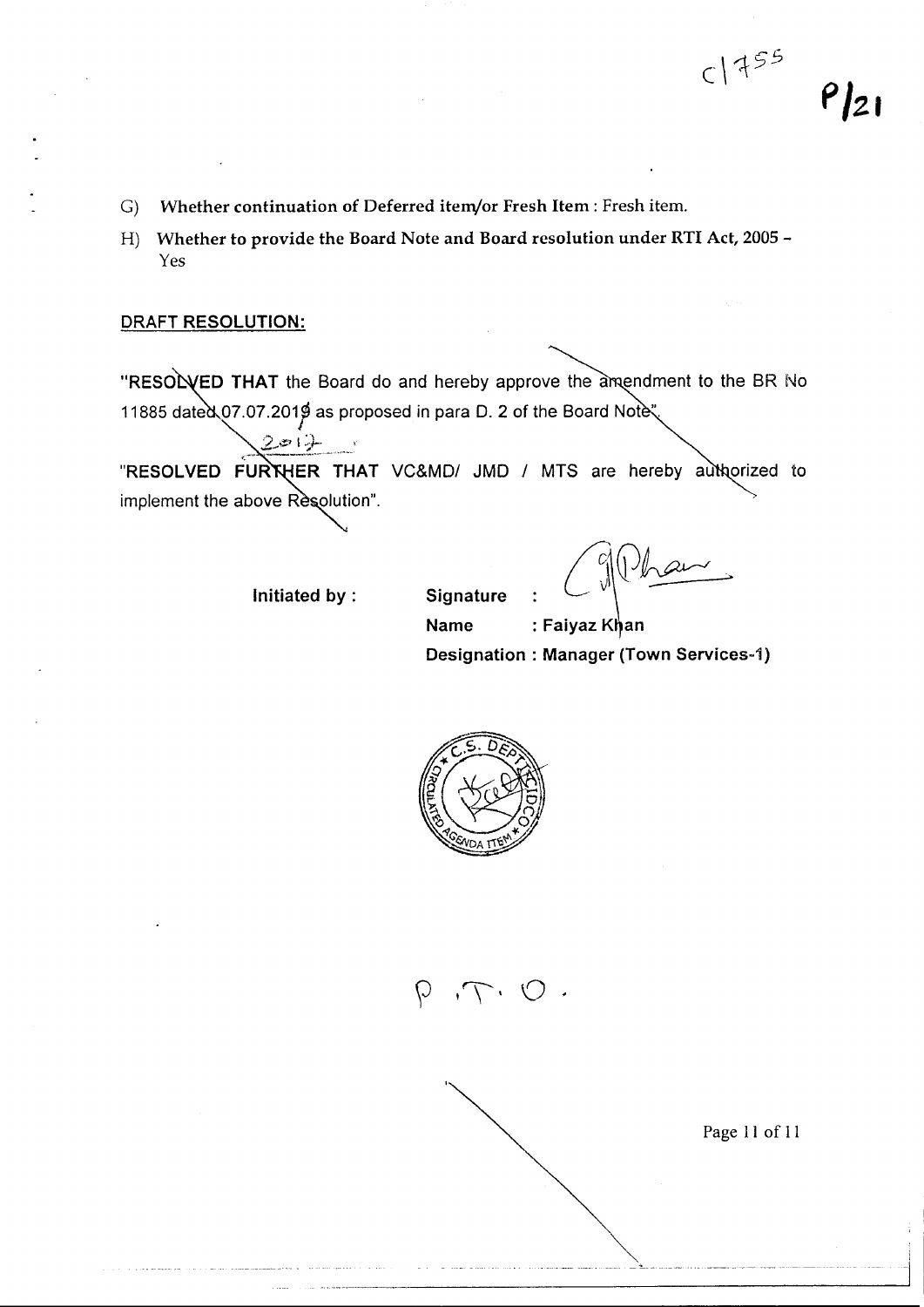

**Item No.5/620 BM:** Amendment to BR No.11885 dated 7.7.2017 in respect of policy for Grant of Extension in time for completion of construction.

A Power Point Presentation was shown to the Board, indicating the comparison between Existing Policy as per B.R.No.11885 and proposed amendment in the said policy.

During discussion at length, following further revisions were approved against the proposed amendments in the Board Note:

- (i) In Para 13 (f)(1) The waiver in ALP shall be granted for a maximum period upto 2 years (instead of 3 years proposed in the Board Note) for delay in obtaining Statutory Government clearances.
- (ii) For Amnesty Scheme, in respect of plots *fer* essential city level facility :- at clause (iii), the following words shall be deleted viz; Social Facility/Health/Hotel Plots.

After discussions, the Board unanimously passed the following Resolution:

# **RESOLUTION NO: 12209**

**"RESOLVED THAT** the Board do and hereby approve the amendment to the BR No.11885 dated 07.07.2017 as proposed in Para D,2 of the Board Note with following revision :-

(i) In Para 13  $(f)(1)$  - The waiver in ALP shall be granted for a maximum period upto 2 years (instead of 3 years proposed in the Board Note) for delay in obtaining Statutory Government clearances.



 $P.T.O.$